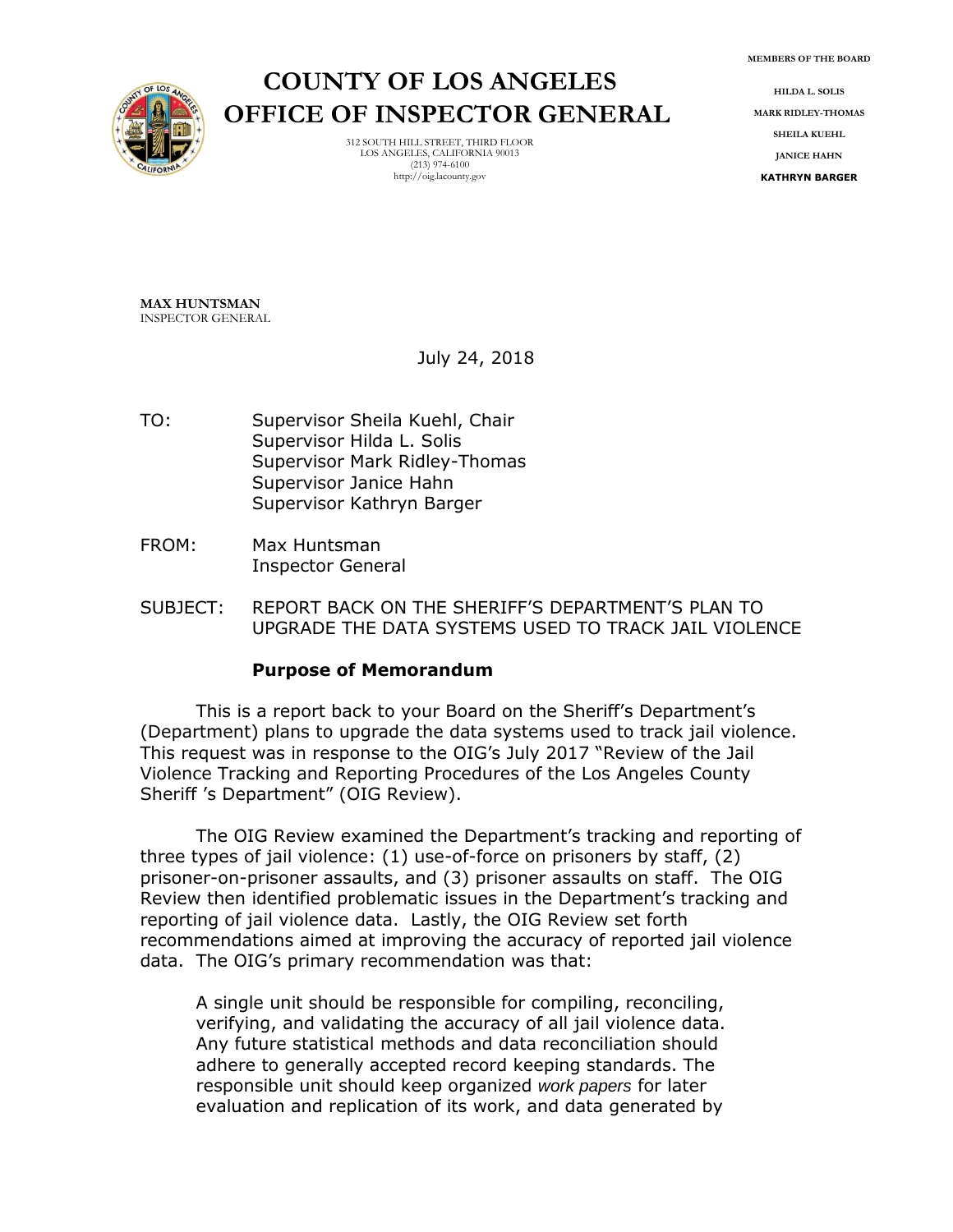# Page **2** of **6**

j

this unit should be periodically audited and/or overseen by the AAB.

On August 25, 2017, the Board instructed the Office Inspector General (OIG) and Chief Executive Officer (CEO) as follows:

". . . the Inspector General and Chief Executive Officer, in consultation with the Sheriff, to report back to the Board on whether the Sheriff's Department can identify internal staff candidates that could be dedicated to a single unit responsible for compiling and verifying all jail violence data to ensure accuracy, including best practices; evaluate methodology and data for compiling prisoner assault data to accurately report incidents which include multiple assaults against prisoners and/or staff and include the fiscal and budget implications on upgrading the Sheriff's Department information technology data systems."<sup>1</sup>

Based on the above, the OIG has met with the Department and the CEO regarding the issues requested by the Board. The Department's responses to the Board are set forth below. Please note that the Department's responses do not reflect OIG input or approval. As discussed below, the OIG will supplement this response with a separate review and analysis of each Departtment response.

# **1. Has the Department designated a single unit responsible for compiling and verifying all jail violence data to ensure accuracy, including best practices?**

**Response: No.** The Department reports that it has designated the Custody Support Services Bureau (CSS) as the single unit responsible for disseminating all data requests for the Custody Division. The Unit Commander of CSS will determine whether the CSS Data Team can handle the request to conclusion or whether assistance is required from other units (i.e., Criminal Intelligence Bureau, Custody Investigative Services, Population Management Bureau, etc.).

The Administrative Commander for Custody Operations will oversee all data releases. Any information requests which require data to be manipulated in ways outside of normal procedures, or require the use of data collection methods other than those used by CSS, will require the authorization of the Administrative Commander. Public data requests other than for force or crime statistics will also be handled by CSS, unless the requests are part of ongoing data exchanges with other county entities or outside organizations.

<sup>1</sup> See Statement of Proceedings, August 15, 2017, item 38, page 33-34 at [http://file.lacounty.gov/ SDSInter/b](http://file.lacounty.gov/%20SDSInter/)os /sop/1027818\_081517.pdf.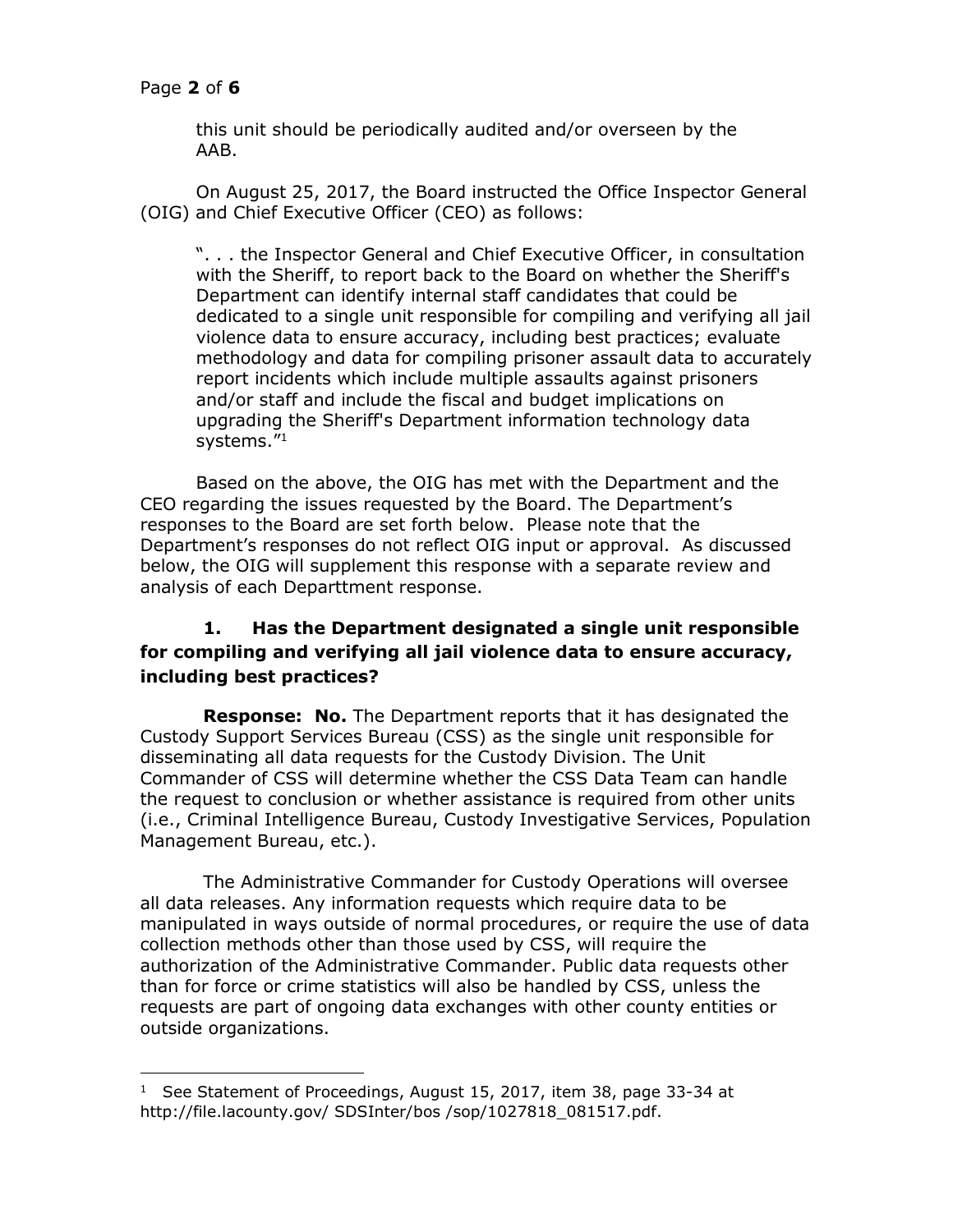$\overline{a}$ 

Although the Department identified CSS as the single unit to disseminate all data requests, the Department reported that CSS is unable to assume the role as the single source for data compilation and verification as recommended by the Office of Inspector General. The Department stated that because sources for jail violence data originate from various units throughout the Custody Division, CSS must rely on those units to provide accurate data. As a result, the Department intends to reduce the number of data sources it uses for reported jail violence data.

The Department plans to use the LARCIS<sup>2</sup> database as the exclusive data source for compiling and reporting "Inmate-on-Inmate" and "Inmateon-Staff" assaults. The Department plans to use the CARTS $3$  and the PRMS $4$ databases as the sole data sources for reported Use-of-Force data. The Department asserts that limiting the sources of reported data to these three databases will eliminate the need for individual jail violence trackers at each facility and will pave the way for the development of a single Departmental unit capable of being the single source for the collection, compilation, dissemination, and verification of jail violence data. However, the Department reports that the actual creation of such a unit will require a request of additional staffing, funding, and office space.

In the interim, the Department reports that the Custody Division is working with the Data Systems Bureau and the Risk Management Bureau to identify and revise existing databases to ensure they are all-encompassing and can be utilized as reliable data sources. The Custody Division has designated the Electronic Line Operations Tracking System (e-LOTS)<sup>5</sup> as the

<sup>2</sup> "LARCIS" is an acronym which stands for the "Los Angeles Regional Crime Information System" database which tracks investigative reports generated for jail violence incidents. LARCIS contains a summary of pertinent information from LASD reports, including crimes committed; involved people (suspect, victim, witness, informant, etc.); vehicles involved in an incident; property mentioned in reports (e.g. stolen, recovered, or damaged property); crime analysis and modus operandi information; and case management/assignment information.

<sup>&</sup>lt;sup>3</sup> "CARTS" is an acronym which stands for the "Custody Automated Reporting and Tracking System" database. The information contained in this database includes, but is not limited to the following: incident reference numbers and logs; searches; lock down notifications; inmate requests and complaints; hospital transports; inmates with mental health issues; and facility tours. Line personnel, line supervisors, and administrative staff enter information into this database.

<sup>4</sup> "PRMS" is an acronym which stands for the "Performance Recording and Monitoring System" database. PRMS contains personnel information including but not limited to the following: administrative investigations (including preventable traffic collisions); public commendations and complaints (Service Comment Reports); force review documentation; shooting review documentation; lawsuits; civil claims; and *Pitchess* motions. (See MPP 3-02/085.20 – 085.30).

<sup>&</sup>lt;sup>5</sup> "E-LOTS" is an acronym which stands for "Line Operations Tracking System." E-LOTS is another database that is used to track uses of force by Department employees. Line supervisors and administrative staff from each facility enter information into this database. The information contained in this database includes,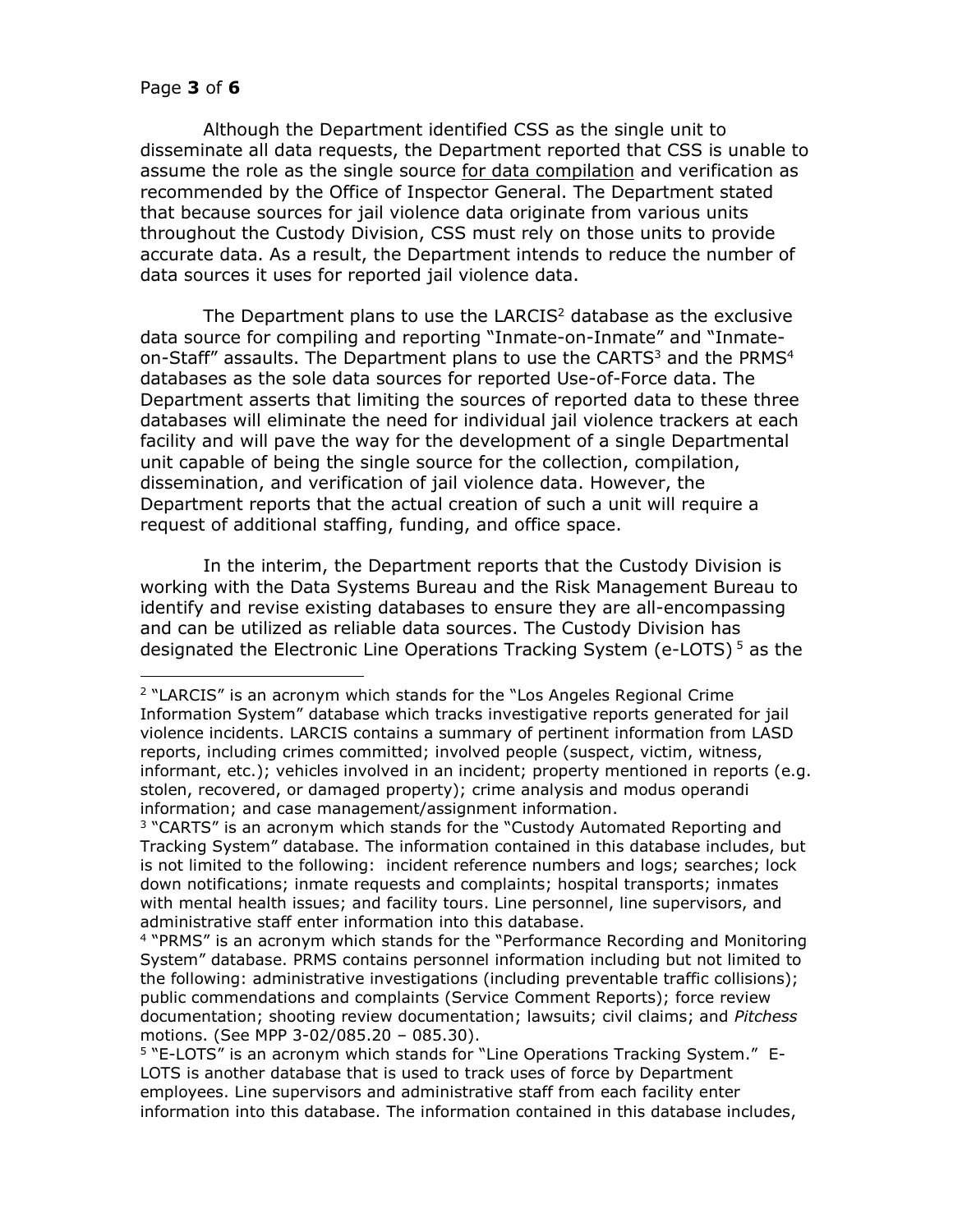### Page **4** of **6**

j

interim system used to track uses of force. The Custody Support Services Bureau will ensure that all facilities reconcile e-LOTS data on a weekly basis. The Department asserts that with new modifications to e-LOTS, the reports generated by e-LOTS will provide accurate and up-to-date use of force data.

The Department reports that the Custody Investigative Services Unit (CISU) has established new protocols for compiling jail violence statistics using the LARCIS database as the sole data source. The Custody Division has also conducted training classes for both sworn and professional staff involved in the workflow of the criminal report submission process. Included in the training was a workflow and training guide which includes the appropriate methods for deferral of reports.

In addition, the LARCIS database will be modified to generate a Data Exception Report specific to the Custody Division. The custody-specific Data Exception Report which will be used to identify incorrect and/or missing information on the Crime Analysis Supplement Form which is used for prisoner and employee assault data collection.

The Department asserts that the early identification of errors and/or missing information in reports will enable custody facilities to identify and correct data issues in a more timely manner. To assist in ensuring reports are completed and accurately processed, Custody Investigative Services proposes the creation of a Quality Assurance Team and recommends that custody facilities acquire additional staffing at the individual facilities to be dedicated to data collection and entry into LARCIS. Lastly, policy revisions to Custody Division Manual (CDM 4-01/000.00 Crime Reporting Procedures) were implemented to ensure the timely submission, approval, and tracking of jail violence reports.

**OIG Analysis:** The OIG continues to recommend that the Department place responsibility for both supervising data collection and the verification of the accuracy of the collected data with a single unit or individual. The Department has not specifically set forth all procedures it has set in place to "ensure [the sourced databases] are all-encompassing and can be utilized at reliable data sources." As such, the OIG has requested these "interim" accuracy verification procedures from the Department for analysis and review. The OIG will then supplement this response with an analysis of these interim accuracy verification procedures.

but is not limited to the following: use of force incidents; inmate extractions; allegations of force by staff on inmates; prevented uses of force by staff; major inmate disturbances; categories of force used in an incident; and tracking force investigations. (See MPP 4-01/025.05).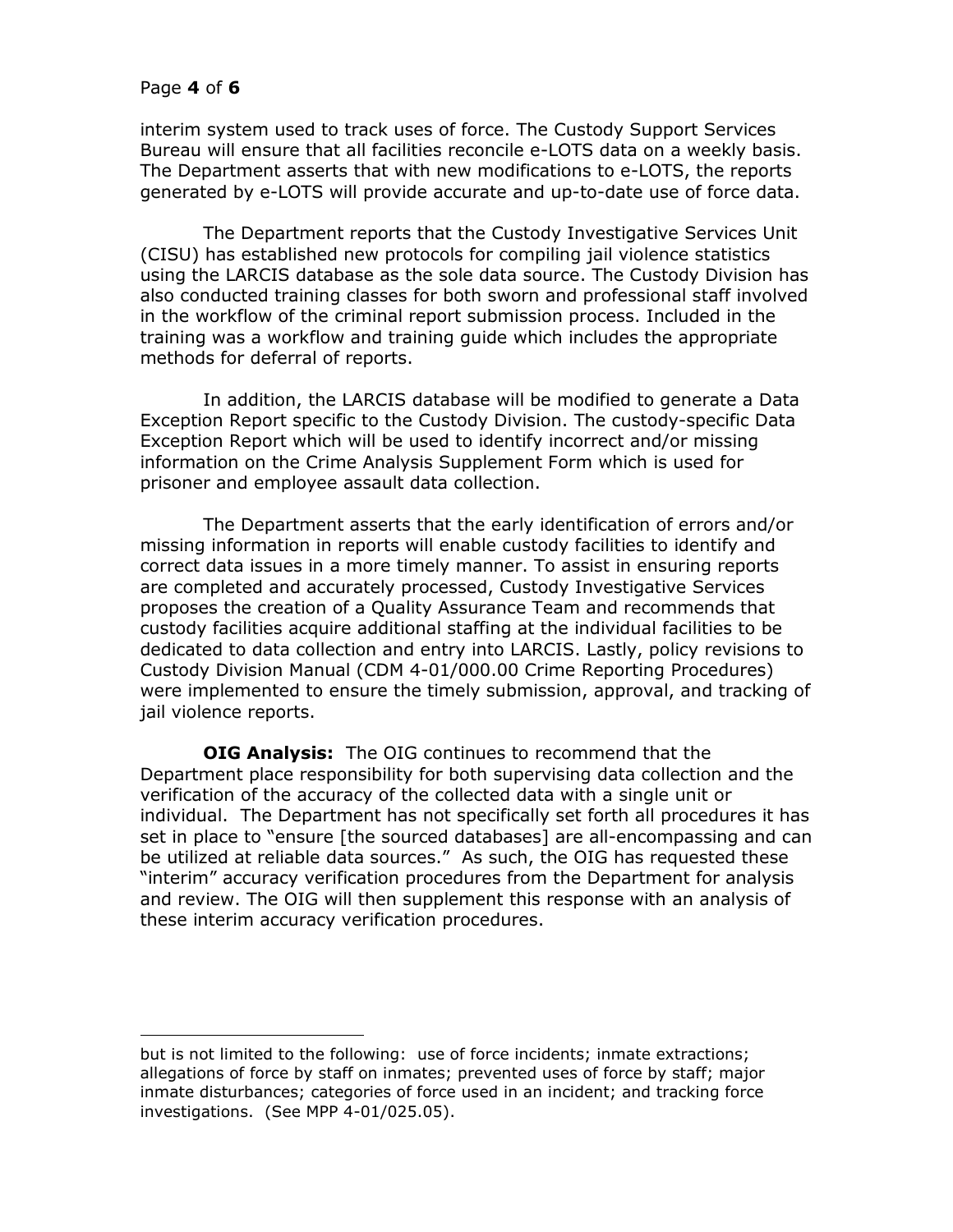#### 2. **Has the Department evaluated the methodology for compiling prisoner assault data to accurately report incidents which include multiple assaults against prisoners and/or staff?**

**Response: Yes.** The Department reported that the Custody Division is implementing new protocols to track jail violence by incident as well as by victim wherein multiple victims are identified and recorded. As noted above, the Custody Investigative Services Unit (CISU) will no longer use data trackers from individual custody facilities as the source for compiling prisoner assault data. CISU will now use the LARCIS database as the sole data source for compiling prisoner assault data. The Custody Investigative Services Unit will provide data to Custody Support Services. Custody Support Services will then report/disperse the jail violence data. The Department reports that CISU will no longer use their in-house tracker for statistical purposes and will only provide information to CSS obtained from the LARCIS database.

**OIG Analysis:** The Department has not specifically set forth the new protocols implemented by the Custody Division "to track jail violence by incident as well as by victim." As such, the OIG has requested the new protocols from the Department for analysis and review. After the Department's new protocols have been fully implemented and yielded a sufficient data set for analysis, the OIG will supplement this response with further findings.

### 3. **What are the fiscal and/or budgetary implications of upgrading the Sheriff's Department's information technology data systems to address the issues raised by the OIG Report on tracking jail violence data?**

**Response: In progress.** The Department reports that it is taking a number of steps to upgrade its information technology data systems. The Data Systems Bureau is working to determine the best manner of updating the Department's existing data systems. The Custody Division is working with the Data Systems Bureau to revise and update custody data systems to increase the accuracy of reported data. The Custody Division is also working with the Risk Management Bureau and the Data Systems Bureau to assess the feasibility of building out the PRMS database to better extract and compile custody related data for reports. The Custody Division is also assessing the feasibility of having the Data Systems Bureau handle requests for data extraction and compilation from custody related databases. The Custody Division has also created a new work flow model for entering custody related data into databases in a more accurate and timely manner.

The Department reports that additional staff will be a necessary component of upgrading the Sheriff's Department information technology data systems to address the issues raised by the OIG Report. These staffing requests would extend to CSS, Criminal Intelligence Bureau, Custody